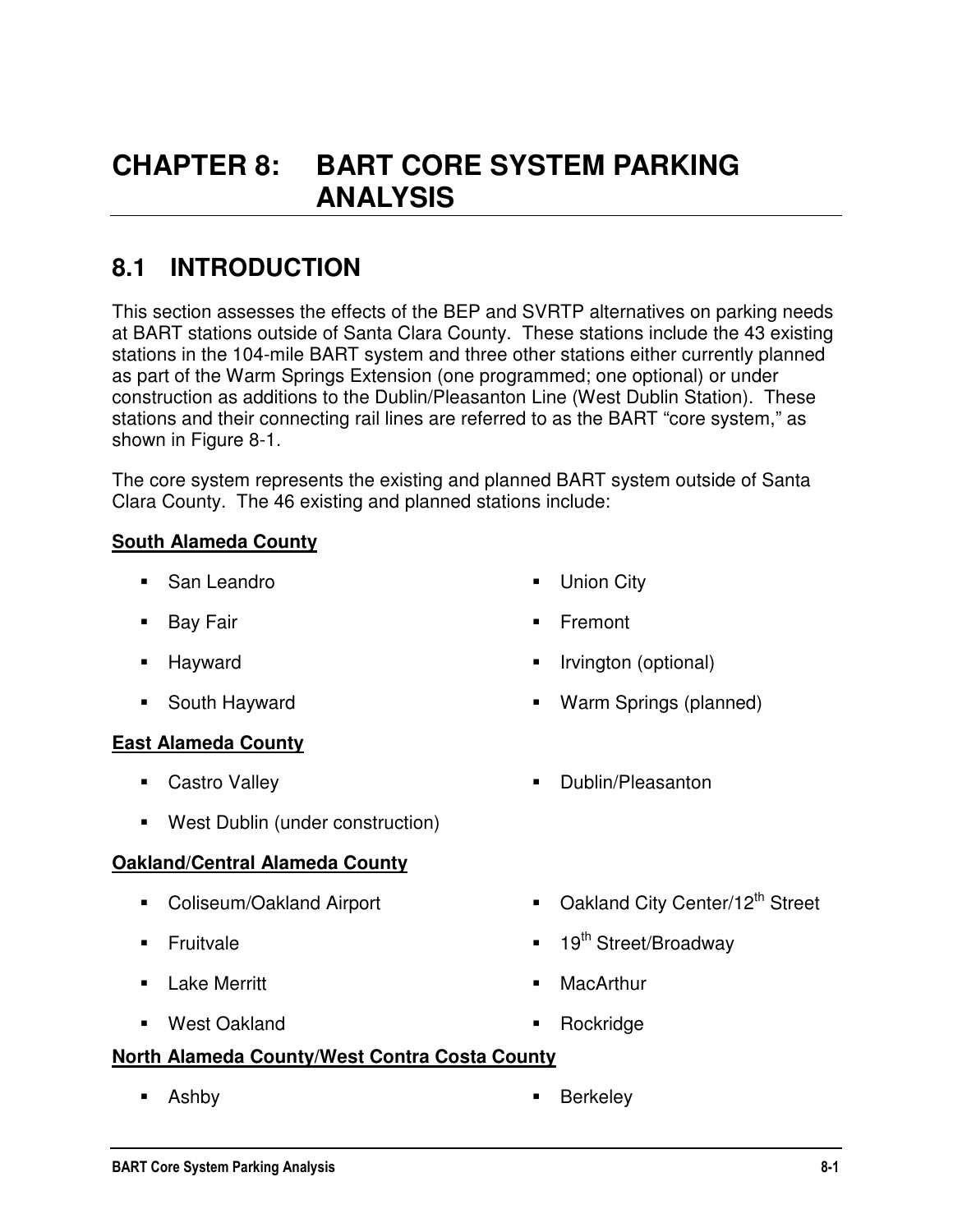- **North Berkeley**
- **El Cerrito Plaza**

#### **East Contra Costa County**

- **•** Orinda
- **Lafayette**
- **Walnut Creek**
- **Pleasant Hill**

### **San Francisco and San Mateo Counties**

- **Embarcadero**
- **Montgomery Street**
- **Powell Street**
- **Civic Center**
- 16<sup>th</sup> Street Mission
- 24<sup>th</sup> Street Mission
- **Glen Park**
- El Cerrito Del Norte
- Richmond
- **Concord**
- North Concord/Martinez
- **Pittsburg/Bay Point**
- **Balboa Park**
- Daly City
- Colma
- South San Francisco
- **San Bruno**
- **San Francisco Airport**
- Millbrae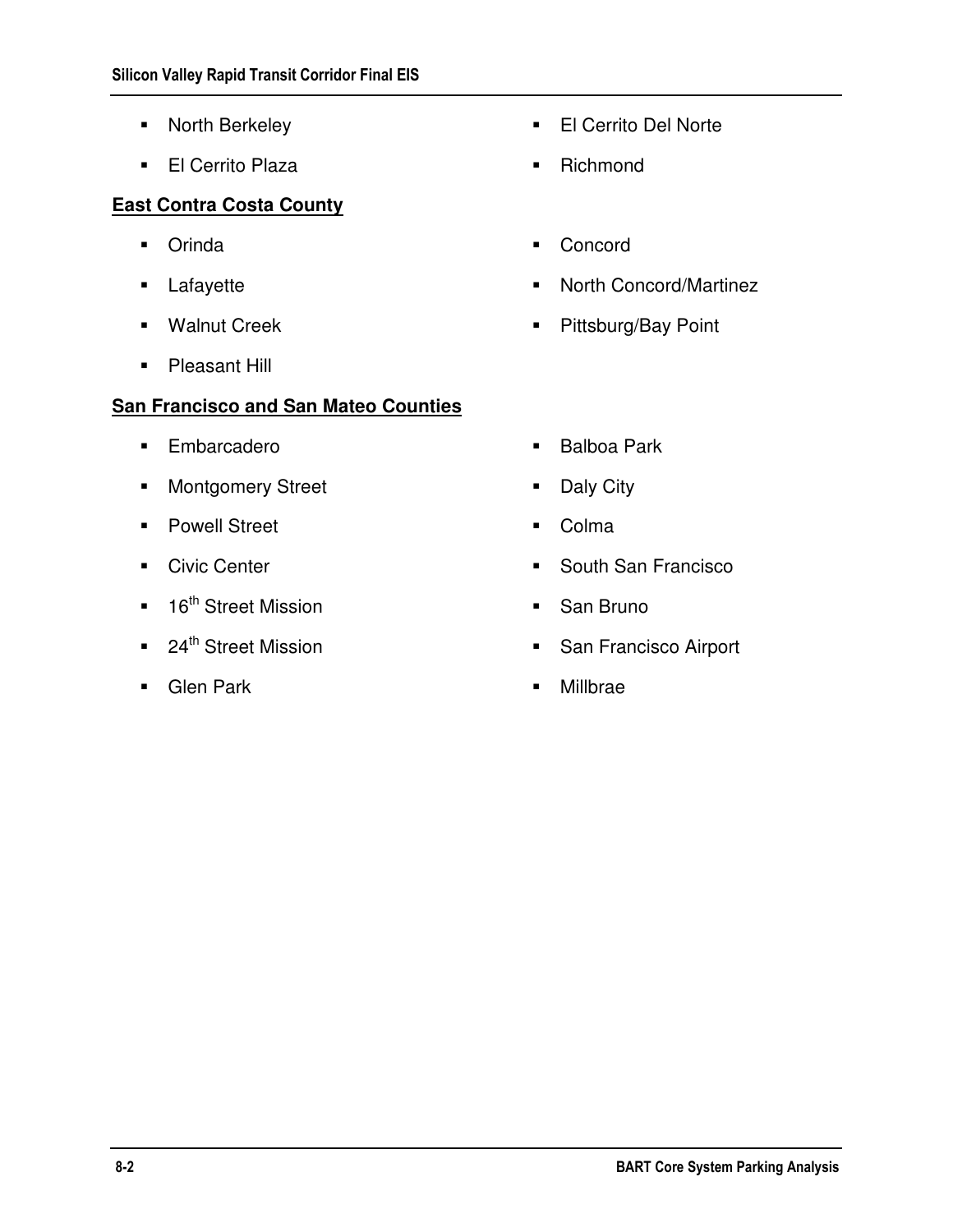

Source: BART and VTA, 2008.

Figure 8-1: BART Core System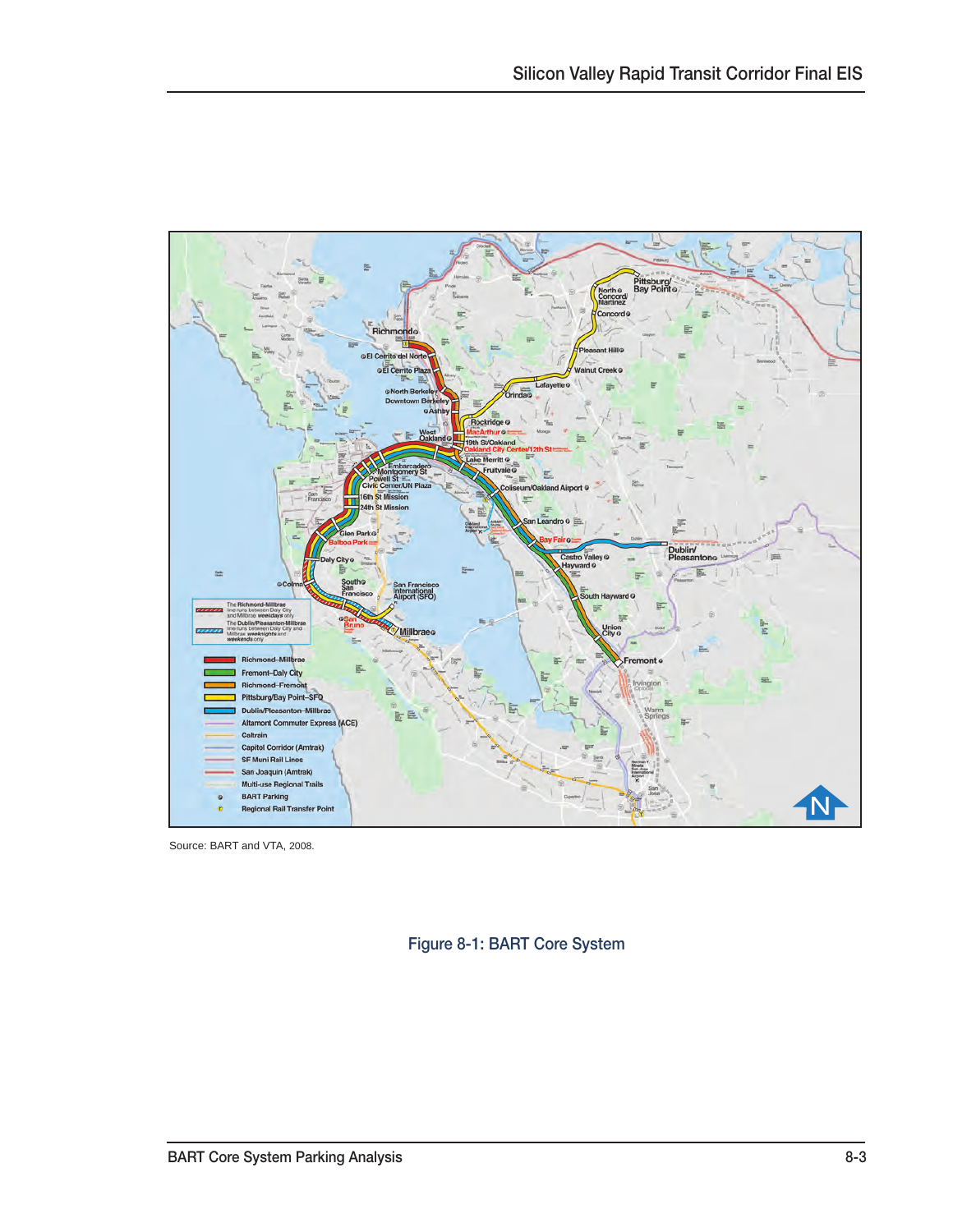The BEP and SVRTP alternatives would generate not only new boardings and alightings at stations along the extensions themselves but also, for individuals traveling from and to locations outside of Santa Clara County, new boardings and alightings at a number of stations in the core system. Individuals would be able to board at any core system station and travel to stations along the BEP and SVRTP alternatives and vice versa. Mode of access to and from core system stations could be by walk, bicycle, taxi, another transit mode, or, depending upon location, park-and-ride or kiss-and-ride. Outside of the central business districts served by BART and a few other locations (e.g., San Francisco Airport), park-and-ride and kiss-and-ride are important modes of station access. Park-and-ride requires the provision of parking spaces, either surface lots or in structures at or near stations.

To achieve the anticipated ridership for the BEP and SVRTP alternatives as described in this document, the additional parking demand would need to be accommodated. Parking expansion at the BART core system stations to meet this additional parking demand is therefore an integral part of the BEP and SVRTP alternatives. To avoid displacing other users or diverting riders from using the BART system to travel to and from Santa Clara County, VTA proposes to financially support BART in the expansion of parking in the core system by the number of spaces necessary to meet the demand generated by the preferred project alternative.

The environmental impacts associated with additional core system parking demand need to be addressed although the additional parking would be provided consistent with BART's access management and improvement program. Because the actual demand for individual core station parking associated with either the BEP or SVRTP alternative is difficult to determine accurately at this early phase of project development, and specific parking expansion investment decisions would be premature, further studies would be undertaken to determine individual station parking requirements and possible facility improvements. Targeted, station project-level environmental studies would be completed to identify and mitigate, if warranted, any impacts associated with parking expansion.

At this time, therefore, a programmatic approach has been used to address the environmental impacts from core system parking expansion. Subsequent projectspecific documentation will be required to meet NEPA and CEQA requirements.

# **8.2 BART STATION PARKING POLICY**

In response to parking capacity constraints, the BART Board adopted the Access Management and Improvement Policy Framework in May 2000. The framework recognizes that parking is a component of a larger access issue involving multiple modes. Among other things, the framework includes a goal to "manage access programs and parking access in an efficient, productive, and environmentally sensitive and equitable manner" with the specific strategy of "offer(ing) riders new parking choices pursuant to their willingness to pay." Subsequently, in October 2000, BART released its Parking Management Toolkit: Strategies for Action in BART Station Areas.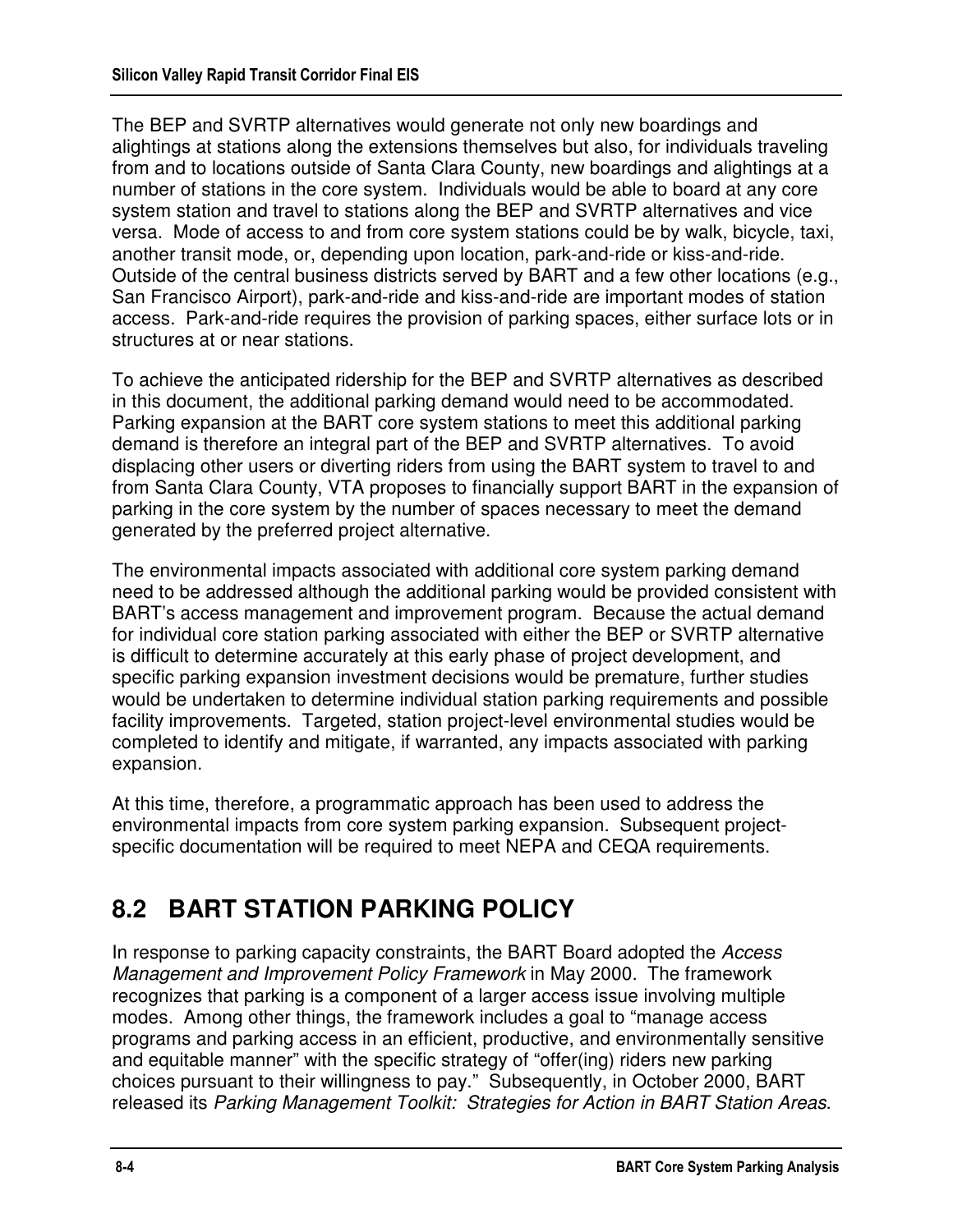This report provided a step-by-step process for exploring parking issues and selecting parking management strategies. In addition, BART has completed a number of Station Access Plans outlining issues and recommendations for improving access by automobile and other modes. BART's adopted System Expansion Policy, which is used to evaluate transit expansion proposals, also addresses the parking issue in the context of increasing alternatives to driving to stations. Proposed projects fare better under this policy if potential stations have quality pedestrian, bicycle, and transit accessibility.

There are three basic kinds of parking spaces in the BART system: (1) reserved spaces (monthly, daily, and long term); (2) fee spaces, and (3) free/unreserved parking spaces. These parking types offer BART patrons a number of options while also optimizing BART's parking inventory, and generating revenue to offset the cost of maintaining parking. Despite introduction of paid daily parking at many BART stations, parking demand and ridership continue to increase. This is due, in part, to the introduction of fees on a station by station basis, when demand thresholds are met.

# **8.3 CORE SYSTEM PARKING DEMAND**

The existing BART system includes approximately 47,000 parking spaces. BART will add parking at stations as system improvements are implemented. Ongoing station area planning programs, undertaken by BART and by local communities, are evaluating other opportunities for expanding parking. BART anticipates that these programs will focus on reducing the proportion of drive-alone parking and encouraging carpool, transit, bicycle, and pedestrian access. Altogether, BART anticipates total system parking supply would expand by the year 2030, but no estimate is currently available.

## **8.3.1 PARKING DEMAND ATTRIBUTABLE TO THE BEP AND SVRTP ALTERNATIVES**

The BEP and SVRTP alternatives represent an expansion of the system and would affect the parking demand/supply balance in the core. The BEP and SVRTP alternatives are projected to serve approximately 46,450 and 98,750 station boardings respectively on the average weekday in 2030. Many riders would be traveling between Santa Clara County stations. However, the BEP and SVRTP alternatives would also support approximately 15,700 and 20,100 boardings, respectively, at stations outside of Santa Clara County, for individuals traveling to Santa Clara County. Those riders wanting to park and ride at core system stations would face very limited parking availability. Either these BART riders would need to displace existing park-and-ride patrons or shift to other modes in order to access the BART core system, or they would be diverted from riding BART altogether. BEP and SVRTP alternative ridership would fall under the latter scenario.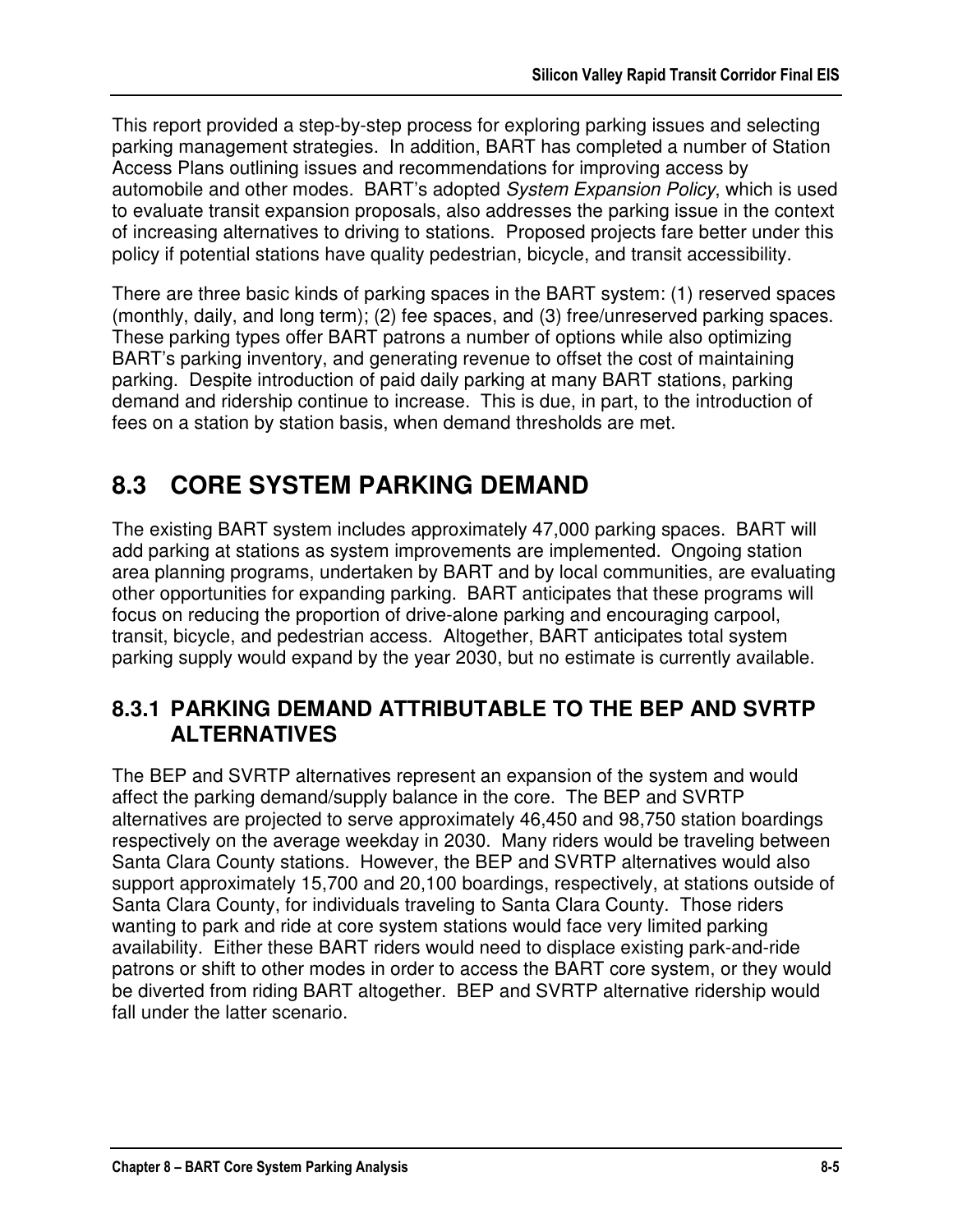The additional core system parking needed to accommodate the BEP and SVRTP alternatives was projected from travel model forecasts that compared park-and-ride demand in the core system under the No Build Alternative with demand assuming the construction of the BEP and SVRTP alternatives. Working with BART, VTA has identified possible locations and options for the parking expansion program, as shown in Table 8-1. Recognizing that a number of options exist for core system parking expansion, ranges are shown in the table for the number of parking spaces that ultimately could be developed at the groups of stations. The estimated 3,000 to 4,400 potential spaces exceed the anticipated demand of 617 and 937 spaces for the BEP and SVRTP alternatives, respectively, which also allows flexibility in the final selection of sites for future parking projects. However, over 50 percent of the demand for parking is in southern Alameda County.

| Table 8-1 BEP and SVRTP Alternatives Parking Demand and Potential Expansion in the |
|------------------------------------------------------------------------------------|
| <b>Core System</b>                                                                 |

| <b>BART Station Groups</b>                                    | <b>BEP</b><br><b>Alternative</b><br><b>Parking</b><br><b>Demand</b> | <b>SVRTP</b><br><b>Alternative</b><br><b>Parking</b><br><b>Demand</b> | <b>Potential</b><br><b>Spaces for</b><br><b>Expansion</b> <sup>9</sup><br>Low | <b>Potential</b><br><b>Spaces for</b><br><b>Expansion</b> <sup>9</sup><br>High |
|---------------------------------------------------------------|---------------------------------------------------------------------|-----------------------------------------------------------------------|-------------------------------------------------------------------------------|--------------------------------------------------------------------------------|
| South Alameda County <sup>a</sup>                             | 339                                                                 | 500                                                                   | 1,300                                                                         | 1,900                                                                          |
| East Alameda County <sup>b</sup>                              | 32                                                                  | 130                                                                   | 600                                                                           | 7500                                                                           |
| Oakland/Central Alameda County <sup>c</sup>                   | 56                                                                  | 64                                                                    | 200                                                                           | 350                                                                            |
| North Alameda County/West Contra Costa<br>County <sup>d</sup> | 40                                                                  | 44                                                                    | 300                                                                           | 450                                                                            |
| Central and East Contra Costa County <sup>e</sup>             | 144                                                                 | 190                                                                   | 600                                                                           | 9500                                                                           |
| San Francisco and San Mateo Counties <sup>t</sup>             | 6                                                                   | 9                                                                     | $\Omega$                                                                      | 0                                                                              |
| <b>Grand Total</b>                                            | 617                                                                 | 937                                                                   | 3,000                                                                         | 4,400                                                                          |

<sup>a</sup> San Leandro, Bay Fair, Hayward, South Hayward, Union City, Fremont, Irvington (Optional) & Warm Springs stations.

<sup>b</sup> Castro Valley, West Dublin & Dublin/Pleasanton stations.

<sup>c</sup> Coliseum/Oakland Airport, Fruitvale, Lake Merritt, West Oakland, Oakland City Center/12th Street, 19th Street/Broadway, MacArthur & Rockridge stations.

 $\textsuperscript{d}$  Ashby, Berkeley, North Berkeley, El Cerrito Plaza, El Cerrito Del Norte & Richmond stations.

e Orinda, Lafayette, Walnut Creek, Pleasant Hill, Concord, North Concord/Martinez & Pittsburg/Bay Point stations.

f Embarcadero, Montgomery Street, Powell Street, Civic Center, 16th Street Mission, 24th Street Mission, Glen Park, Balboa Park, Daly City, Colma, South San Francisco, San Bruno, Millbrae, and San Francisco International Airport stations.

<sup>g</sup> BART Core System Parking Analysis Technical Working Paper, Revised October 2004. Source: BART, VTA, 2008

## **8.3.2 METHODOLOGY**

The evaluation of core system parking expansion options focused on groups of stations for two reasons. First, autos used to access park-and-ride spaces are a flexible mode of transportation. Individuals may be able to park at one BART station as conveniently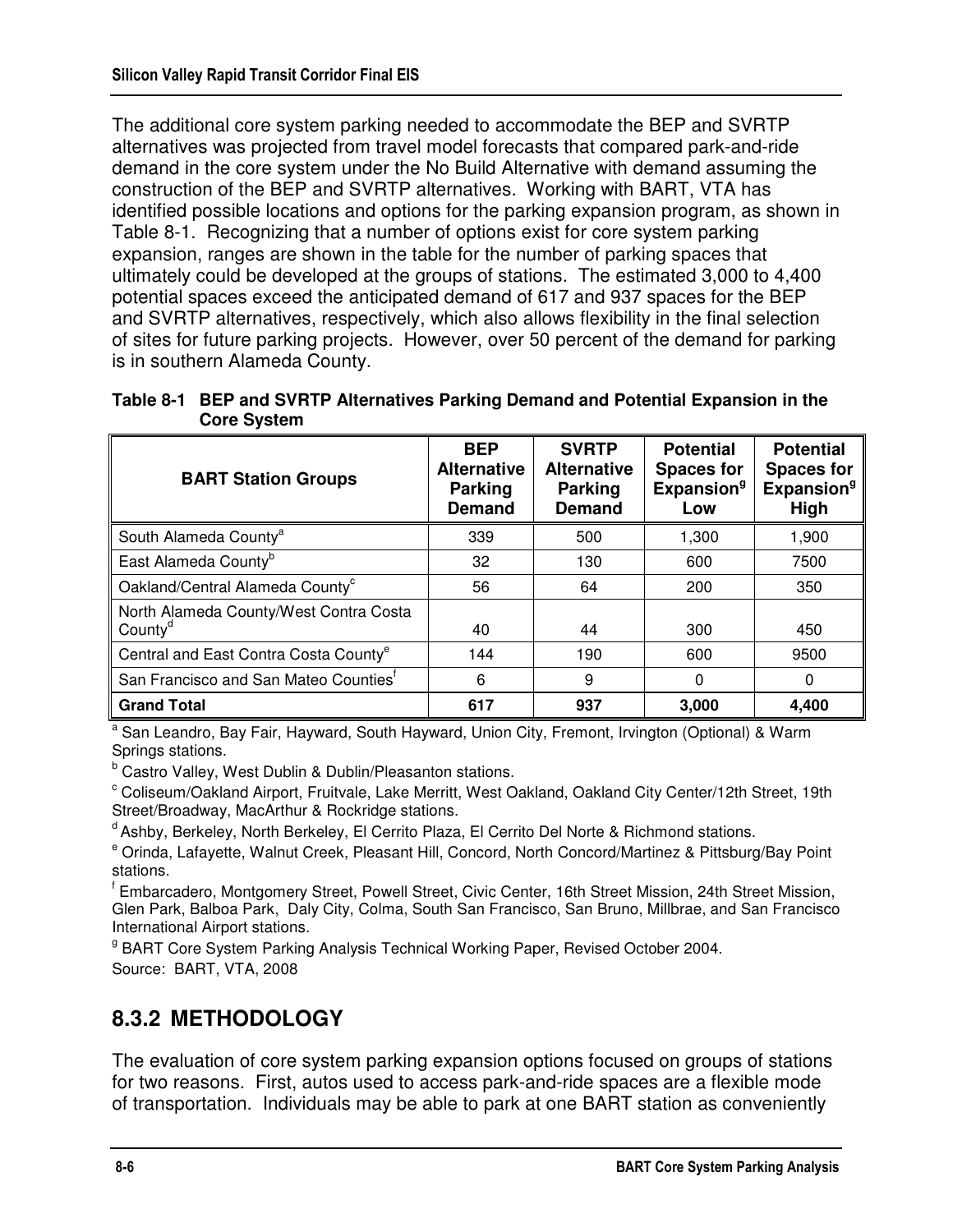as another - and often do. Second, depending upon actual growth in population and employment and the influence of other socioeconomic factors, individuals' actual future travel behavior could differ somewhat from predicted behavior. Travel could, for this reason, shift among nearby stations. Thus, parking demand and supply can be functionally evaluated for groups of stations.

Various design options would be developed and subjected to detailed subsequent environmental assessment before a specific improvement could proceed to construction at any core system station. In addition, future improvements at any one station could be affected by what is implemented at other stations.

# **8.4 IMPACT DISCUSSION**

Increasing core system park-and-ride supply could have environmental effects including traffic, noise, and air quality impacts, depending upon the number and concentrations of auto trips generated. Visual impacts could occur where parking areas and structures would need to be expanded. Some of these impacts can be assessed generally. Other impact issues would need to be addressed on a station-by-station basis as part of subsequent project-level NEPA and CEQA documentation.

VTA, in cooperation with BART, would perform a more detailed assessment of environmental impacts prior to the actual implementation of any park-and-ride facility expansion. Park-and-ride expansion to accommodate the demand generated by the BEP and SVRTP alternatives may be undertaken as part of BART's other programs to increase supply to meet growing core system demand and to encourage redevelopment at certain station areas consistent with community objectives. In many instances, the details of these other programs are still being refined. Therefore, it is appropriate to perform detailed, station-specific assessments of impacts as part of BART's overall long-range program to expand parking when the site-specific requirements have been identified.

This core system parking demand impact and mitigation assessment compares the changes associated with the BEP and SVRTP alternatives to the No- Build Alternative. Parking expansion at BART stations would generate additional daily traffic and would likely involve improvements to existing or planned surface lots or structured parking. Increased traffic could affect roadway and intersection operations around stations and increase ambient noise and vehicle air emissions. Facilities construction could change the visual characteristics of an area. Parking expansion is also likely to occur in conjunction with local redevelopment projects. Other potential impacts associated with the expansion of parking facilities could include hazardous materials, property acquisitions, increased surface water runoff and stormwater pollution, and construction activities.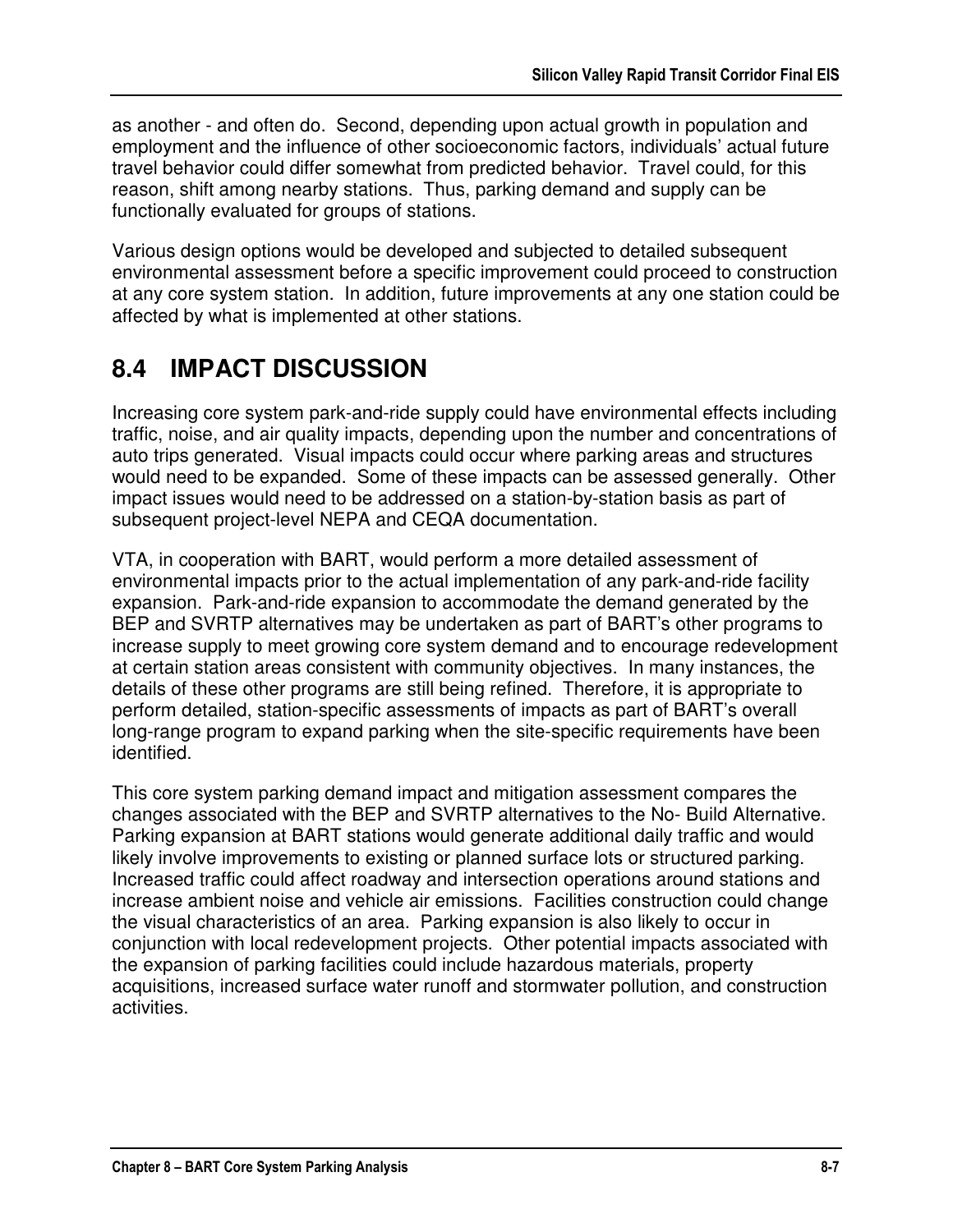# **8.4.1 TRAFFIC VOLUMES**

In most instances, the extent of environmental effects would correspond directly with the volume of traffic generated for park-and-ride access to BART. The need for 617 to 937 parking spaces represents just over twice that many vehicle trips (some spaces are anticipated to turn over during the course of a day and be used by more than one vehicle). Most park-and-ride trips would be made during peak commute hours which, at existing BART stations in non-central business districts, include the periods from 6:30 AM to 9:00 AM and from 4:30 PM to 7:30 PM.

Because parking improvements would be implemented at a number of different stations, located often miles apart, the effects of an upper range of approximately 2,500 additional park-and-ride trips generated by the proposed project would be widely distributed. Effects at any station would reflect only the number of park-and-ride trips made to access parking provided at that station and would, because of distance, be independent of the effects of trips made to access parking at other stations. The traffic related environmental effects of parking expansion in the core system would need to be quantified and, if necessary, mitigated in subsequent project-level environmental documents. Mitigation typically could involve intersection and street improvements, as appropriate, where existing capacity is found to be insufficient to accommodate an increase in traffic.

# **8.4.2 AIR QUALITY**

Regional air quality impacts of the BEP and SVRTP alternatives generally would be positive because of the overall reduction in vehicle miles traveled (VMT) and number of cold starts. The BEP and SVRTP alternatives would reduce the number of daily auto trips in the corridor by approximately 18,300 and 32,500 respectively. The only potential for adverse air quality impacts is at the micro-scale from increased station area traffic. Depending upon traffic conditions (e.g., levels of roadway congestion), vehicles accessing expanded BART parking lots would generate increased emissions. The only NAAQS criteria pollutant of concern is CO. This pollutant is most detrimental at high concentrations, which are experienced at ground level and where traffic congestion is severe. Upon dissipating into the atmosphere, carbon dioxide (CO2) does not pose a direct human health concern although it is indirectly associated with other concerns (e.g., global warming).

The Bay Area Air Basin is in attainment for CO according to standards established under the federal Clean Air Act. Unless a transportation project would have a demonstrably adverse effect on local traffic and thereby on CO concentrations, detailed assessment of CO impacts is not currently required. Given the relatively small traffic volume increases associated with the proposed parking expansion, CO emissions would not be anticipated to exceed state or federal standards at any of the stations under consideration for parking expansion. In addition, standards for CO emissions become more stringent over time, resulting in the production of vehicles that provide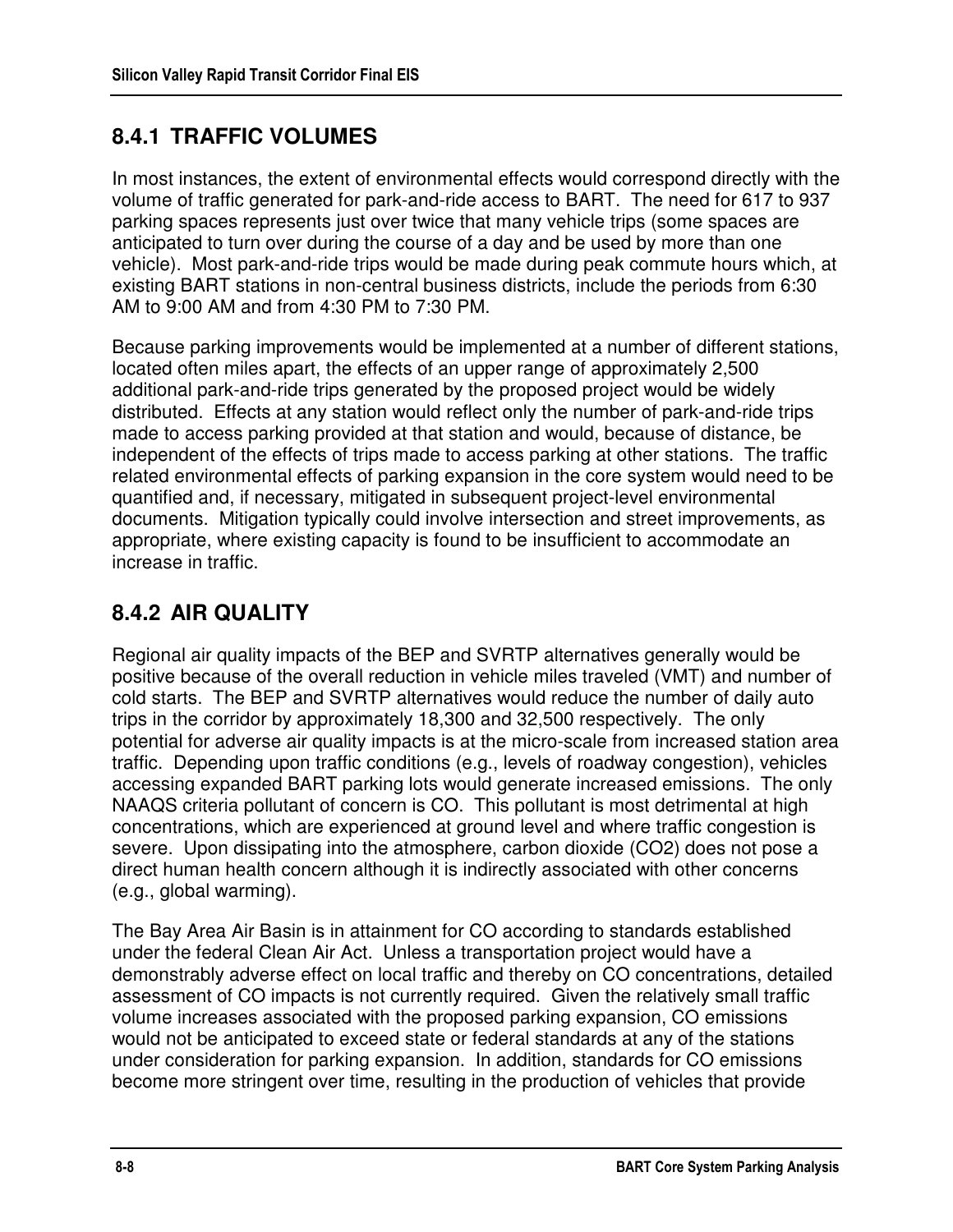fewer emissions. Therefore, adverse CO effects are less likely over time. This evaluation would need to be confirmed in subsequent project-level environmental documents, based on effects on local traffic.

Other NAAQS pollutants of concern, such as ozone precursors, would also be emitted by increased park-and-ride traffic. These pollutants are evaluated in terms of overall atmospheric concentrations in the air basin. Because the BEP and SVRTP alternatives would divert a substantial number of higher-polluting (per person-mile) auto trips to transit, a net reduction in emissions of ozone and other NAAQS pollutants of concern is anticipated. Therefore, the BEP and SVRTP alternatives are projected to have a beneficial effect on air quality in the air basin for these other pollutants. (See Chapter 4, Section 4.3, Air Quality.)

# **8.4.3 NOISE**

Potential noise impacts from the projected small increases in traffic attributable to parkand-ride activity are expected to be limited in most cases because roadway and BART train traffic contribute to a relatively noisy urban environment. Station parking traffic noise would be concentrated close to the stations, and the restricted, low travel speeds of vehicles proceeding to and from parking facilities would help reduce potential noise impacts. In cases where noise-sensitive receptors such as residences may be affected, noise studies would need to be performed and, if necessary, mitigation measures adopted in subsequent project-level environmental documents. Mitigation typically would involve noise abatement measures (such as sound insulating or sound attenuation) to reduce noise impacts for sensitive receptors.

# **8.4.4 VISUAL**

Depending on the location of proposed parking facilities, potential visual impacts may occur, particularly in the case of new parking structures. Visual impacts and visual compatibility with existing land uses would need to be evaluated and, if necessary, mitigated in subsequent project-level environmental documents. Mitigation typically would involve landscaping, architectural features, and other design treatments to integrate parking facilities into the environment and make them less obtrusive.

# **8.4.5 HAZARDOUS MATERIALS**

Where parking facilities would be located in areas with a history of heavy industrial activity, hazardous materials contamination of soils and groundwater would be a concern. Before proceeding with construction, technical studies would need to be performed to determine whether hazardous materials are present. Mitigation typically would involve remediation measures as necessary to address any contamination problems, and measures to protect worker health and safety during construction.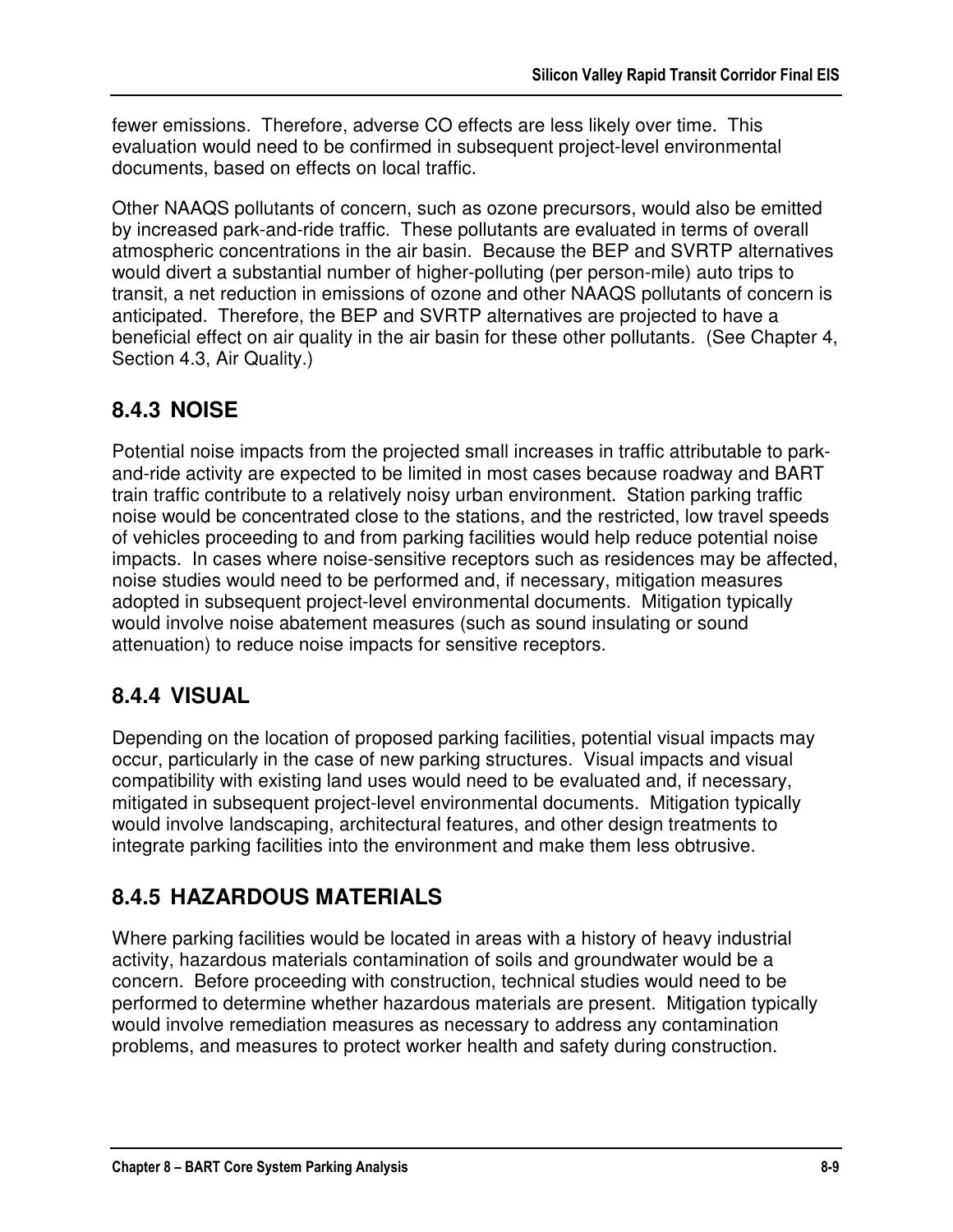# **8.4.6 SOCIOECONOMIC**

Property acquisitions may be necessary depending on the location of parking facilities proposed for expansion. In addition, depending on the locations selected, traffic attributable to parking expansion could affect recreational facilities. Any displacements of residents and businesses and recreational facility impacts would need to be evaluated and, if necessary, mitigated in subsequent project-level environmental documents. Any displacements would be conducted in accordance with requirements of applicable state and federal acquisition and relocation laws.

# **8.4.7 LAND USE**

Project-level parking expansion impact assessments would need to consider compatibility with surrounding land uses and planning documents of local jurisdictions, as applicable. In many cases, expanded BART parking facilities would be consistent with existing uses and would enhance local planning and redevelopment efforts, which would be a beneficial effect. In some cases, BART parking facilities could provide opportunities for shared parking for proposed residential, commercial, and retail uses in redevelopment areas, which would also be a beneficial effect.

# **8.4.8 HYDROLOGY**

Parking facilities would involve construction of impervious surfaces, which would reduce the amount of stormwater infiltration and increase the volume of surface water runoff. It is not anticipated that the expanded parking facilities would substantially alter existing drainage systems because a majority would be constructed within existing developed or partially developed areas. Project-level evaluations would be conducted to determine the specific increase of impervious cover and resulting water runoff. In addition, best management practices required by regulatory agencies would be implemented to reduce runoff.

## **8.4.9 STORMWATER**

Water pollution would result from the parking facilities if pollutants such as motor oil and grease, car exhaust, eroded soil, and other pollutants including wastes associated with litter are allowed to accumulate and are washed off by rainfall and carried through the storm drain system into the creeks or drainage channels. Surface runoff pollutants from the impervious parking areas would be analyzed and mitigated as necessary in projectlevel evaluations.

## **8.4.10 CONSTRUCTION**

Temporary impacts would be associated with parking expansion construction activities. While parking sites would be selected to minimize impacts on buildings, some properties may be acquired with existing structures that would need to be demolished.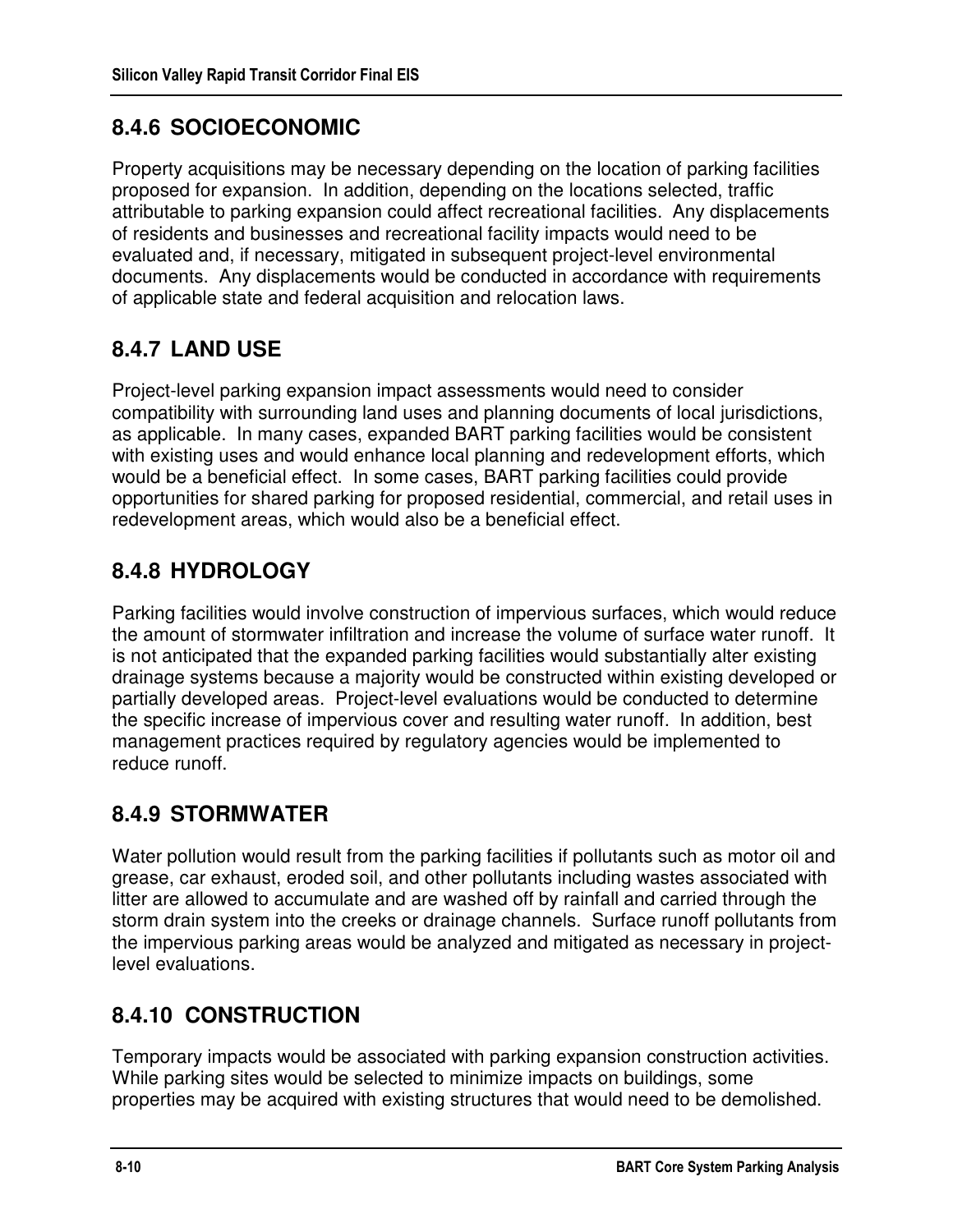Existing utilities would also likely have to be temporarily or permanently relocated. Site preparation would then begin, followed by construction of the facilities. The equipment used to build the parking facilities would be similar to that used for construction of industrial and office buildings. Haul routes and construction staging areas would need to be identified in project-level evaluations, along with mitigation measures to reduce traffic, noise, visual, and other potential impacts resulting from construction activities.